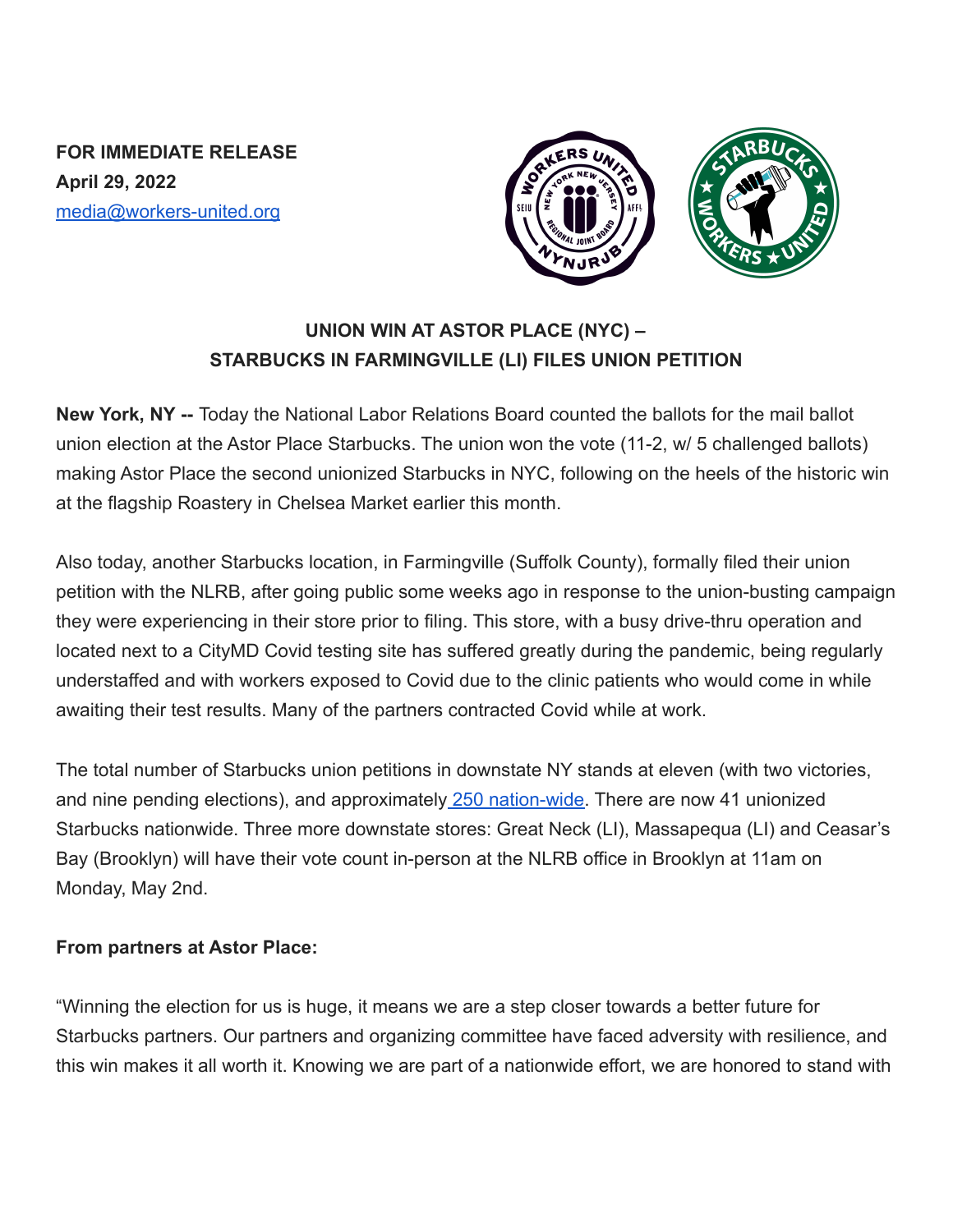our organizing stores, and looking forward to the road ahead." – **Owen Burnham, Starbucks partner of eight months**

"For me, winning the election is more than just an accomplishment. It's a step closer to trul living up to the 'partners for partners' motto." **– Edwin Palma Solis, Starbucks partner of eight months**

## **From the partners who filed today in Farmingville:**

"Partners and customers are more than just numbers, they're people; we're people. At the heart of Starbucks Coffee Company is the desire to foster human connection with a cup of coffee, and that integral piece of human connection has been lost. Putting partners first is the only way to achieve the company's overall vision. To give partners the voice they need, a union is simply necessary." **– Sam Galdemis, Starbucks partner of four years**

"Starbucks has shown time and time again that they care more about money than anything else. Unionizing means taking the power back into our own hands, and returning back to the heart of this company – the partners." **– Sam Cornetta, Starbucks partner of 2.5 years**

"Starbucks boasts and advertises a kind of family environment with its workers, but their actions show that they only care for one thing: money and control." **– Brendan Lopez, Starbucks partner of six months**

The Starbucks Workers United campaign continues to grow steam despite a pervasive union busting campaign that has involved one-on-one employee meetings with management, group captive audience meetings conducted by management, anti-union materials being distributed at the store, and employee write-ups for minor infractions like lateness that occurred many months prior. Since Howard Schultz's return, the union-busting campaign has only worsened – the company has put out [fake tweets they attribute to the union](https://twitter.com/SBWorkersUnited/status/1514251970227355658?s=20&t=pLS2dWuqwvC8upYqJxH_DA) and Schultz has announced possible new benefits for Starbucks employees that he erroneously stated could [not be provided to unionized employees.](https://www.nytimes.com/2022/04/13/business/starbucks-union-benefits-schultz.html)

Across the country Starbucks has relied on retaliatory practices to intimidate partners. Starbucks has temporarily closed stores that were seeking to unionize in Buffalo, as well as fired union leaders there. They also fired the "Memphis Seven," a group of partners seeking to unionize their store in Tennessee, in retaliation for their union organizing. The company has continued to refuse to sign the